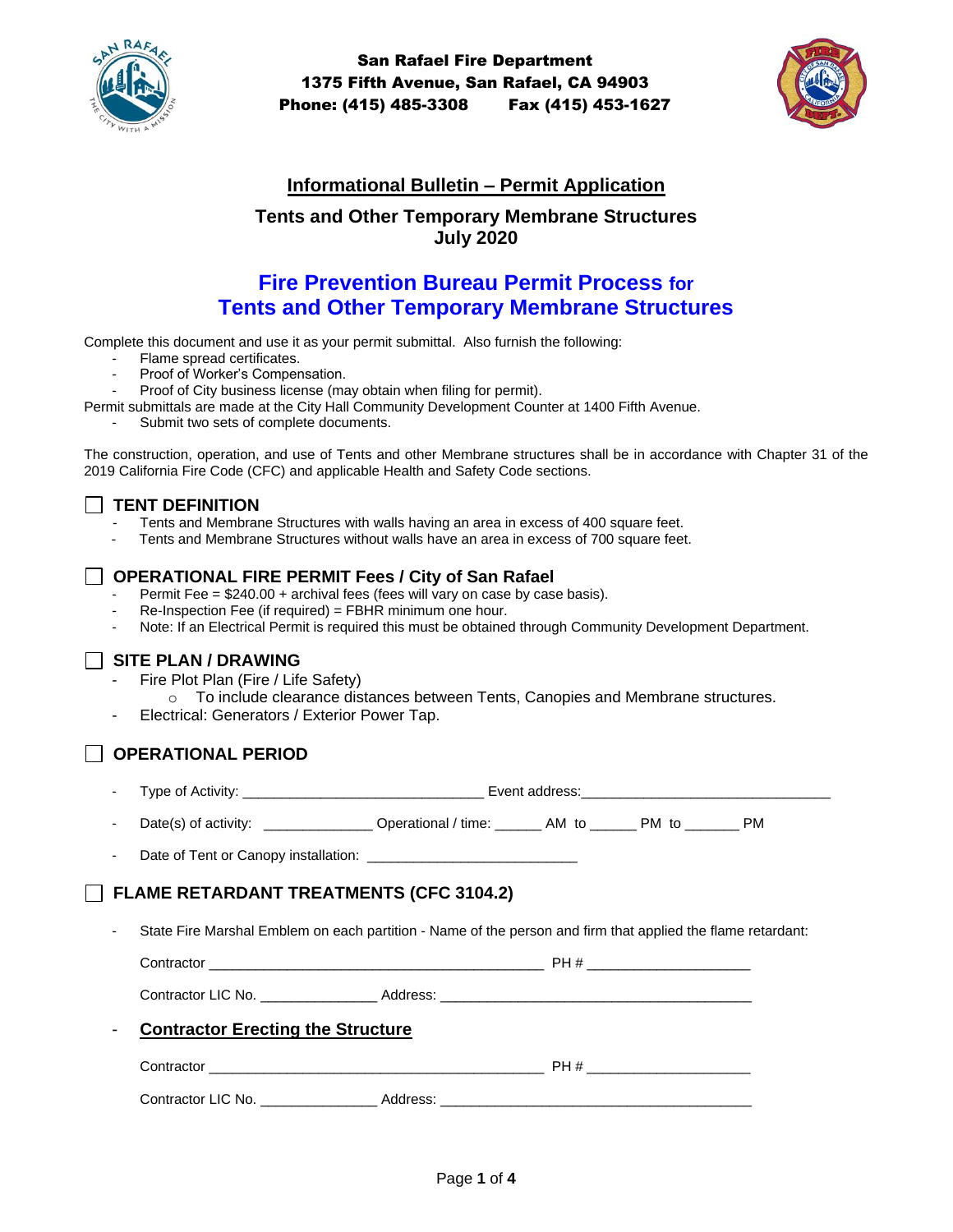### **ACCESS LOCATION & PARKING**

- Fire Apparatus/ Ambulance access. (CFC 503)
- Location and parking adjacent to the activity minimum 20 feet. (CFC 2403.8.2) **NOTE:** (for determining required distances, support ropes and guy wires shall be considered as part of the temporary membrane structure or tent
- Not located within 20' of lot lines, buildings or other tents.

### **STRUCTURAL STABILITY (CFC 3103.9)**

- Tents or membrane structures shall be adequately roped, braced and anchored to withstand elements of weather and prevent against collapsing. Documentation of structural stability shall be furnished to the Code Official upon request.

### **PORTABLE FIRE EXTINGUISHERS (CFC 3104.12)**

- One (1) type 2-A :10BC fire extinguisher shall be provided in every Tent having floor area between 500 and 1,000 square feet.
- One (1) additional 2-A fire extinguisher is required in each auxiliary adjacent Tent or Canopy.
- At least one (1) 10B-C fire extinguisher shall be provided with each
- At least one (1) 10B-C fire extinguisher shall be provided in cooking areas, dining areas, locations where flammable/combustible liquids or flammable gases are used, stored or dispensed and generator location.
- One (1) Class K fire extinguisher shall be provided in each area where deep fat fryers are used.
- **The Fire Marshal may modify or waive any of these requirements.**
- Additional Fire Extinguishers or Size Required --

### **MAXIMUM OCCUPANT LOAD (CFC 1003 and Table 3103.12.2)**

- Maximum Occupant Load is based on the square footage within the temporary membrane structure divided by the appropriate occupant load factor found in CFC Table 1004.1.1. This determination would be calculated by the Fire Inspector at time of plan review. Example illustrated below:
	- $\circ$  Assembly-with chairs only,  $\qquad \qquad$  7 net
	- o Assembly-standing space only, 5 net
	- o Assembly-with tables & chairs, 15 net
- Sign Posted in a conspicuous place near the main exit or exit access doorway (CFC Section 1004.3).

### **SEATING ARRANGEMENTS (CFC 1029 and 3103.11)**

- Seating # \_\_\_\_\_\_\_\_\_\_\_\_ Number of Rows \_\_\_\_\_\_\_\_

Tables **Tables Tables Tables Tables Tables Tables Tables Table Table Table Table Table Table Table Table Table Table Table Table Table Table Table Table Table Table Table**

Tables shall be spaced a minimum of 54 inches apart

### **MEANS OF EGRESS (CFC 3103.12)**

- Exit openings remain open unless covered by a flame-resistant curtain.
- Curtains shall be free sliding on a metal support.
- The support shall be a minimum of 80 inches above the floor level at the exit.
- The curtains shall be so arranged that, when open, no part of the curtain obstructs the exit and curtains shall be of a color or colors which contrast with the color of the tent.
- All points are 100 feet or less from an exit.
- $Aisle shall not be less than 44 inches.$

|                 | <b>Minimum Number</b>  | Minimum Width of Each Means of Egress (Inches) |                           |
|-----------------|------------------------|------------------------------------------------|---------------------------|
| <b>Occupant</b> |                        |                                                |                           |
| Load            | <b>Means of Egress</b> | Tent                                           | <b>Membrane Structure</b> |
| 10 to 199       |                        | 72                                             | 36                        |
| 200 to 499      |                        |                                                | 72                        |
| 500 to 999      |                        | 96                                             |                           |
| 1,000 to 1,999  |                        | 120                                            | 96                        |
| 2,000 to 2,999  |                        | 120                                            | 96                        |
| Over 3,000      |                        | 120                                            | 96                        |

#### **Minimum Number of Means of Egress and Means of Egress Widths**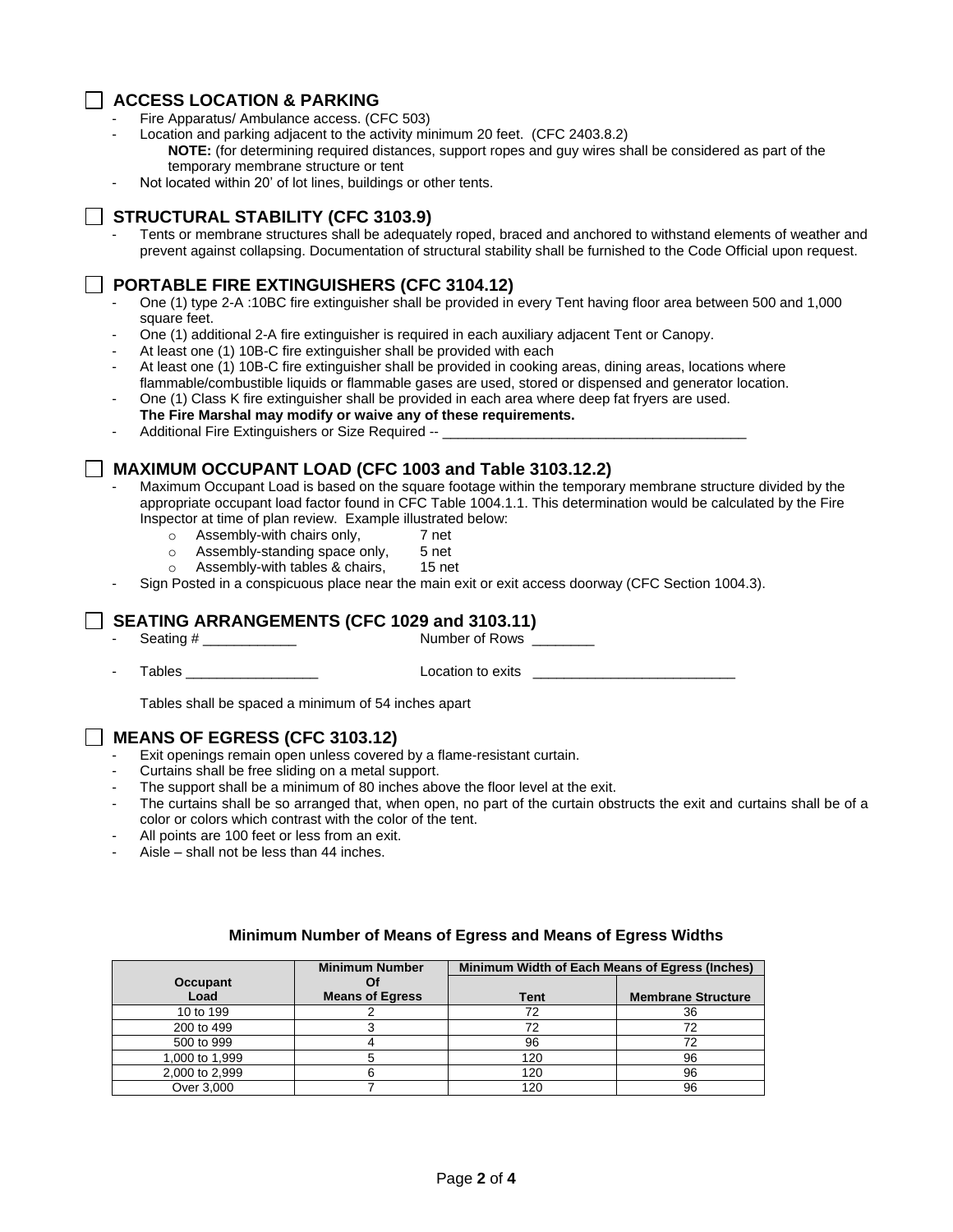### **MAINTENANCE OF MEANS OF EGRESS (CFC 3103.12.8)**

- The required width of exits, aisles and passageways shall be maintained at all times to a public way.
- Guywires, guyropes and other support members shall not cross a means of egress at a height of less than 8 feet.
- The surface of means of egress shall be maintained in an approved manner.

### **OBSTRUCTIONS TO MEANS OF EGRESS (CFC 1031.3 & 1031.3.1)**

Exits, aisles and passageways shall not be blocked or have their minimum clear width obstructed in any manner, by chairs, equipment, ticket offices, turnstiles, concessions, chairs, poles, guy wires or in any way whatsoever, nor blocked by persons.

### **MEANS OF EGRESS ILLUMINATION (CFC 3103.12.7)**

Fixtures required for means of egress illumination shall be supplied from a separate circuit or source of power.

### **EXIT SIGNS (CFC 3103.12.6)**

- Exits shall be clearly marked.
- Exit signs must be installed at required exit doorways and where otherwise necessary to clearly indicate the direction of egress where multiple exits are provided.

## **SOURCES OF IGNITION**

- Except as approved by the Fire Marshal, open flame or any heat producing device shall not be permitted inside or located within 20 feet of a Tent or Membrane structure
- Smoking shall not be permitted in Tents and Membrane structures, or in adjacent areas. "**NO SMOKING"** signs shall be conspicuously posted on *both sides of the tent or canopy*. Designated Smoking area/location shall be *50 feet away* of perimeter membrane and entrances.
- Fireworks and Pyrotechnic special effects shall not be permitted in Tents and Membrane structures.
- All tent fabrics and all interior decorative fabrics or materials shall be flame resistant and identified with SFM Label. (CFC 3104.3 and Title 19)
- No hay, straw, shavings or similar combustible materials allowed.

### **COOKING AND HEATING EQUIPMENT (CFC 3104.5 – 3104.19)**

- Except as approved by the Fire Marshal, cooking shall not be permitted inside or located within 20 feet of a tent or canopy in accordance with (CFC 2404.7 and 2404.15.6)
- Exception: Operation such as warming foods, cooking demonstrations and similar operations which do not present an ignition hazard. (CFC 2404.15.4)
- Location: Cooking and heating equipment shall not be located within 10 feet of exits or combustible materials. (CFC 2404.15.3)
- Cooking Tents: Tents where cooking is approved shall be separated from other Tents and Membrane structures by a minimum of 20 Feet. (CFC 2404.15.5)

### **FLAMMABLE AND COMBUSTIBLE LIQUIDS (CFC 3104.17)**

- Flammable–liquid–fueled equipment shall not be used in Tents and Membrane structures. (CFC 3104.17.1)
- Flammable and Combustible Liquid Storage: Shall be stored outside in an approved manner not less than 50 feet from Tents and Membrane structures. Storage shall be in accordance with CFC Chapter 34.
- Refueling: Shall be performed in an approved location not less than 20 feet from Tents and Membrane structures. (CFC 3104.17.3)

### **DISPLAY OF MOTOR VEHICLES (CFC 3104.18)**

- Batteries: Batteries shall be disconnected in an approved manner. (CFC 3104.181)
- Fuel systems: Vehicles or equipment shall not be fueled or defueled within a Tent or Membrane structure. (CFC 3104.18.2)
- Fuel quantity limit: Fuel in the gasoline tank shall not exceed one-quarter of the tank capacity or 5 gallons, whichever is less. (CFC Sec 3104.18.2.1)
- Fuel tank openings shall be locked and sealed to prevent the escape of vapors.

### **GENERATORS (CFC 3104.19)**

- Generators and other internal combustion power sources shall be separated from Tents and Membrane structures by a minimum of 20 feet and must be isolated from contact with the public by fencing, enclosure or other approved means.
- Power taps that are attached other than direct connect shall require an Electrical Permit that is issued through the Building Inspection Division.